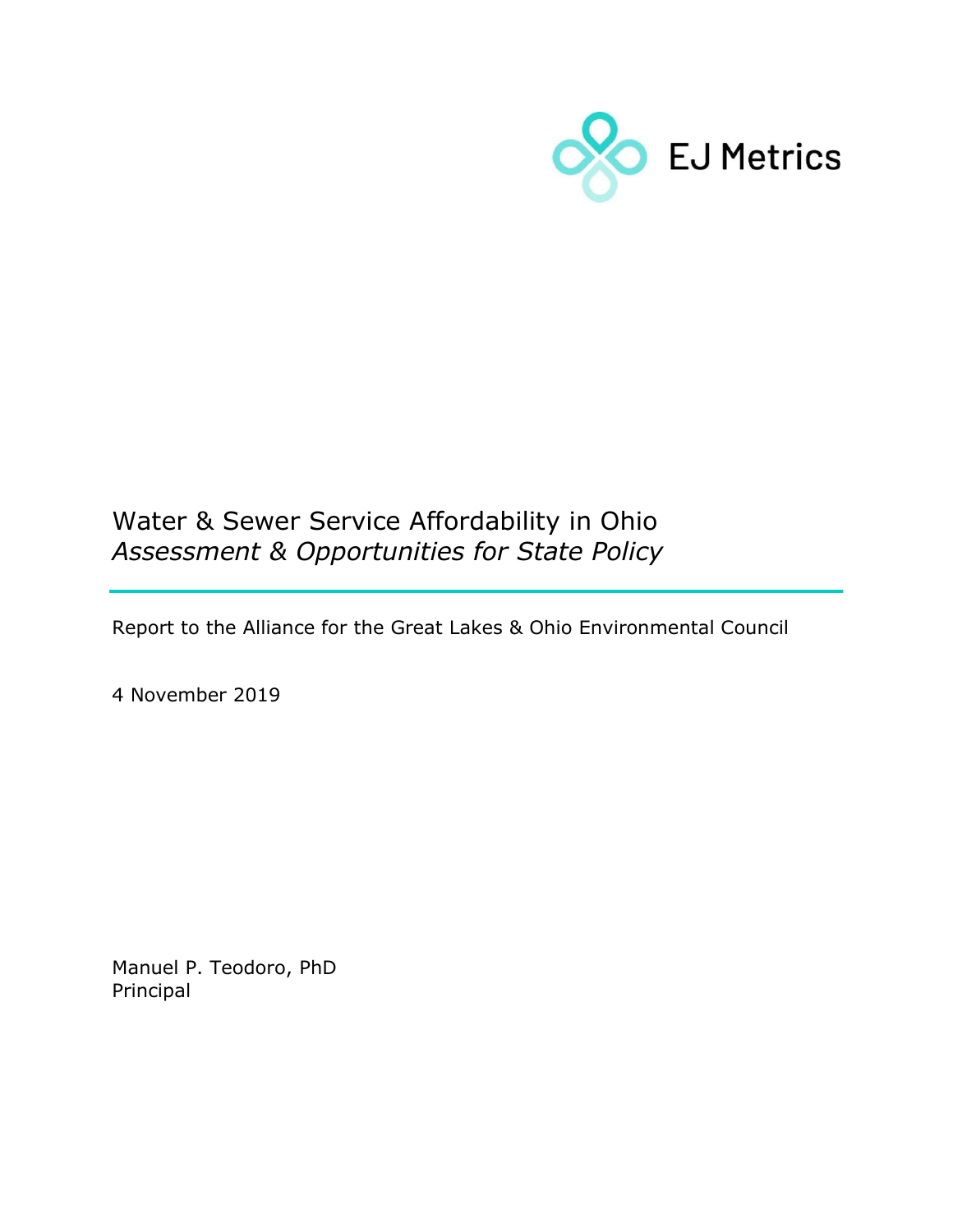## Executive summary

Ohio communities face significant costs to replace and upgrade aging water and sewer infrastructure while maintaining health and environmental quality—a challenge that mirrors national trends. As these costs drive increasing utility prices, Ohio leaders are interested in ensuring that the economically vulnerable can afford to pay for these essential services. To that end, this study assesses the affordability of basic drinking water and sewer utility service for low-income households in the state of Ohio, identifies important correlates of affordability, describes current state-level efforts to address water affordability across the United States, and outlines avenues for policy development aimed at water and sewer affordability.

Method. A total of 1,187 community water systems currently operate in Ohio. This study uses a stratified, randomized, and representative survey of water and sewer rates from 300 Ohio water systems to gauge low-income affordability with two metrics: the *Affordability Ratio* at the  $20<sup>th</sup>$  income percentile  $(AR_{20})$  and basic service price expressed as Hours at Minimum Wage (HM). AR $_{20}$  measures basic water and sewer price as a percentage of disposable household income for a family of four at the local 20th income percentile. Affordability is also measured as the hours of labor at minimum wage that would be necessary to pay for basic water and sewer service. The resulting assessment provides a snapshot of current affordability conditions in Ohio and allows analysis of the community-level correlates of affordability.

Affordability in Ohio. Ohio utilities charge an average of \$47.73 per month for water and \$48.73 for sewer service to a four-person, single-family residential household that uses 50 gallons per person per day. Because prices are generally higher in smaller systems, these monthly averages are lower

when weighted by population: \$38.67 for water and \$46.76 for sewer. The population-weighted average AR20 value in Ohio is 10.6, meaning that basic water and sewer service cost an average of 10.6% of disposable income for households at the  $20<sup>th</sup>$  income percentile. HM ranges from 1.8 to 26.6, with a weighted average of 10.0; that is, basic water and sewer service requires the equivalent of ten hours of minimum wage labor. Figure ES1 shows the distribution of affordability in Ohio.

At current rates, a 4-person Ohio household at the  $20<sup>th</sup>$  income percentile must pay an average of 10.6% of its disposable income and/or work ten hours at minimum wage to pay for a month of basic water and sewer service.

Patterns of affordability. Analysis of affordability statewide reveals that basic water and sewer prices are negatively correlated with utility size, which likely reflects significant economies of scale. Figure ES2 shows this relationship, with prices depicted in HM units. However, this relationship disappears when affordability is measured with AR20, suggesting that the affordability challenge in Ohio is not specific to urban, suburban, or rural communities. Average affordability is roughly similar across different types of utility, with no significant differences in average  $HM$  or  $AR_{20}$ between municipal, special district, and investor-owned systems. Basic water and sewer prices also do not vary significantly across communities by their racial, ethnic, or socioeconomic conditions. Although race and ethnicity undoubtedly inform socioeconomics in many communities, there is no evidence that water and sewer affordability is a fundamentally a racial or ethnic issue in Ohio.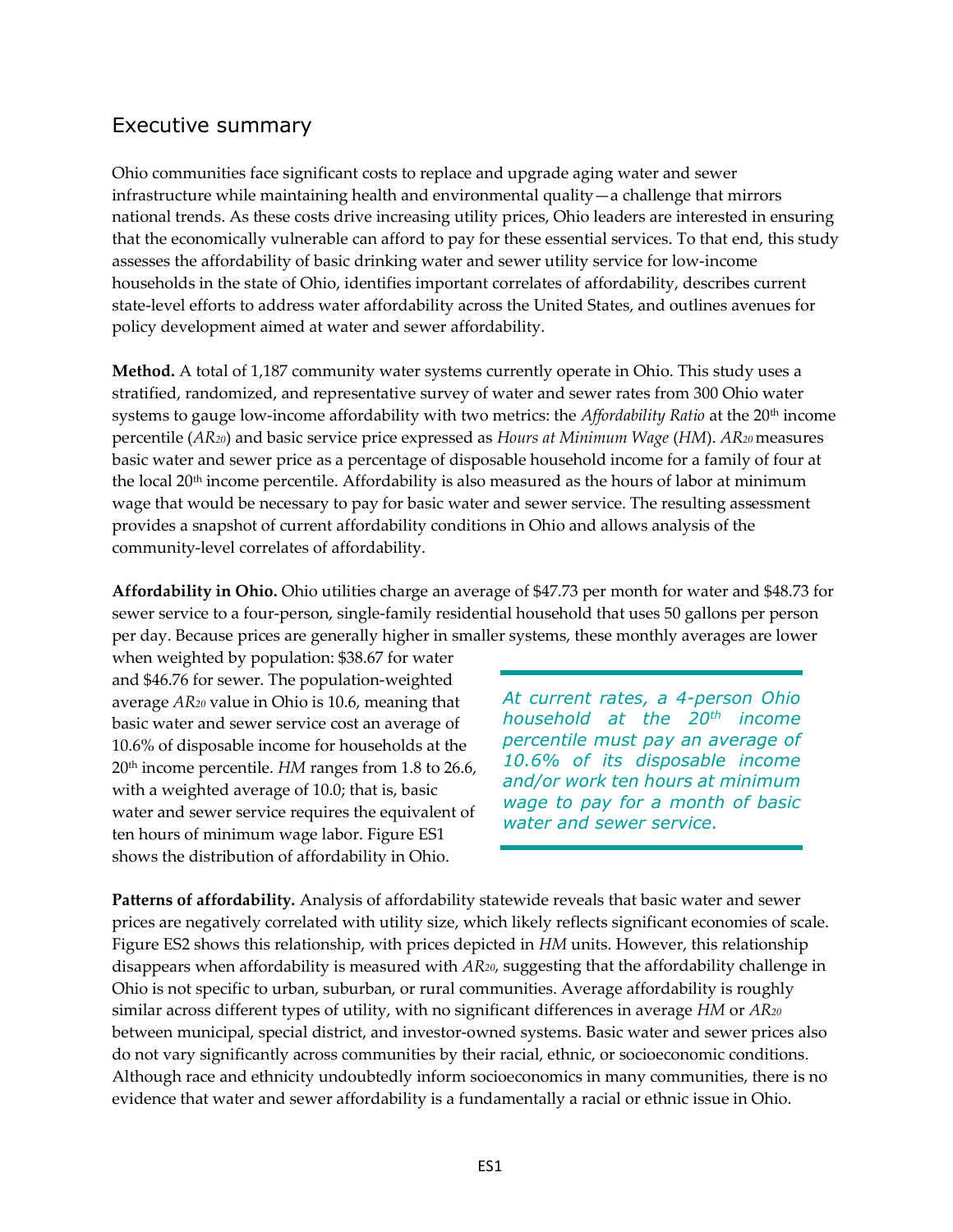

Figure ES1. Water & Sewer Affordability in Ohio, 2019

Figure ES2. Estimated HM by population served, 2019.



Note: Spikes represent 95% confidence intervals.